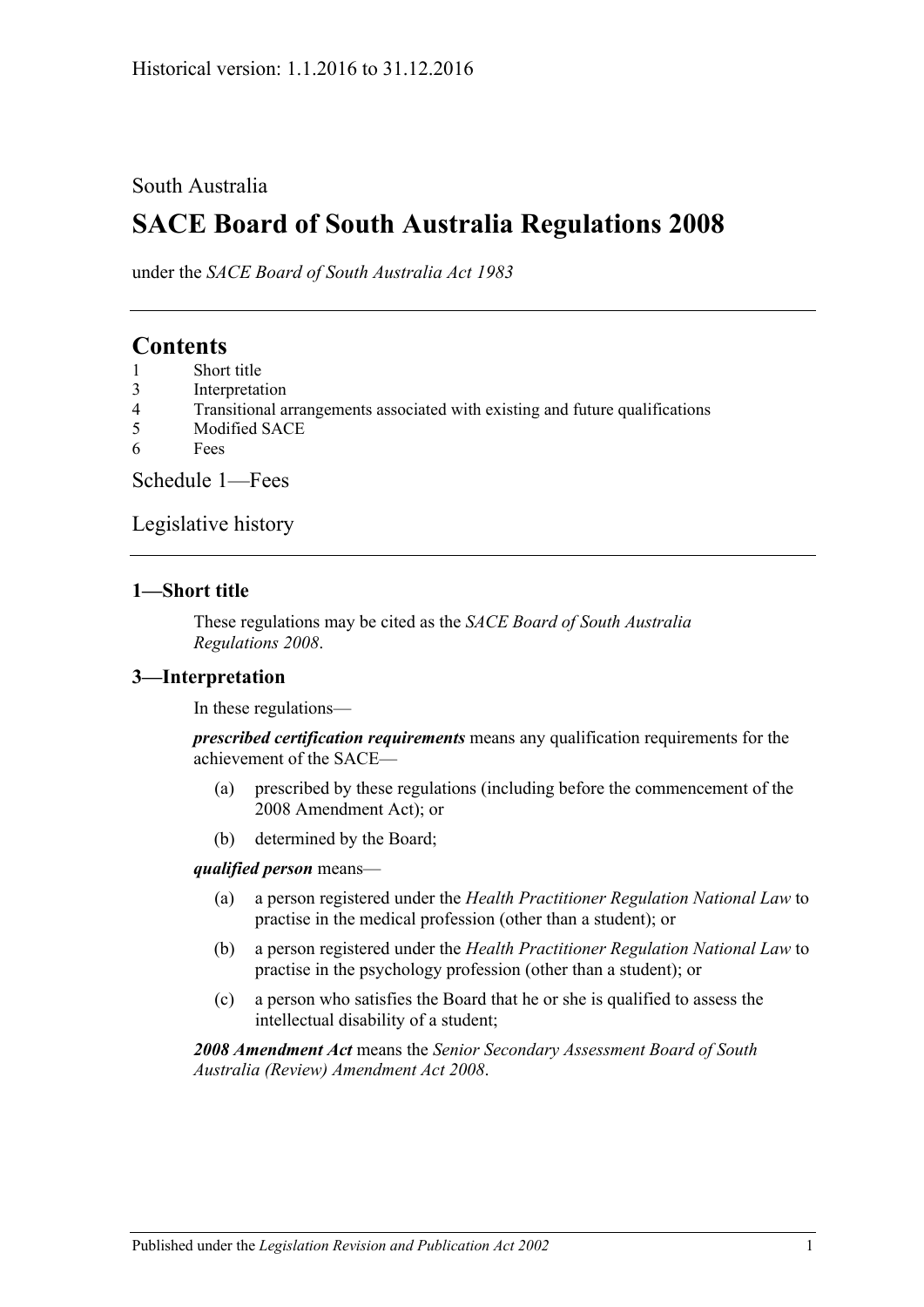### <span id="page-1-0"></span>**4—Transitional arrangements associated with existing and future qualifications**

- (1) The Board may continue to award the qualification in existence on the commencement of the 2008 Amendment Act on such basis as the Board may determine from time to time.
- (2) The certification requirements prescribed by these regulations before the commencement of the 2008 Amendment Act will continue to apply (as may be relevant) for students undertaking senior secondary education (as defined immediately before the commencement of the 2008 Amendment Act) until otherwise determined by the Board.
- (3) All approvals given or other steps taken by the Board before the commencement of the 2008 Amendment Act (and still having force or effect immediately before that commencement) will continue to have effect in all respects on and after that commencement unless or until the Board determines otherwise.
- (4) All achievements recognised by the Board before the commencement of the 2008 Amendment Act (and being so recognised at the time of that commencement) will continue to have effect in all respects on or after that commencement (unless the Board has valid grounds to revoke the recognition of an achievement in a particular case after that commencement).

### <span id="page-1-4"></span><span id="page-1-1"></span>**5—Modified SACE**

- (1) The Board may award the SACE in a modified form (the *modified SACE*) to an eligible student.
- (2) For the purposes of [subregulation](#page-1-4) (1), a student is an *eligible student* if—
	- (a) a qualified person has notified the Board, in a manner and form determined by the Board, that in his or her opinion, the student has an intellectual disability that precludes the student's entitlement to be granted special provisions under the policy document *Special Provisions in Curriculum and Assessment* prepared by the Board as applying from time to time; and
	- (b) the student has met the requirements determined in relation to him or her by the Board for the achievement of the modified SACE.

### <span id="page-1-2"></span>**6—Fees**

- (1) The fees set out in [Schedule 1](#page-1-3) are payable to the Board.
- (2) The Board may, in appropriate cases, waive or reduce fees that would otherwise be payable under these regulations.

# <span id="page-1-3"></span>**Schedule 1—Fees**

1 **Registration fee** For registration as an assessment centre of an educational institution located in Australia that is not in receipt of financial assistance from the State

> (*Registration entitles the institution to services similar to that extended by the Board to educational institutions in receipt of financial assistance from the State.*)

\$2 000.00 per year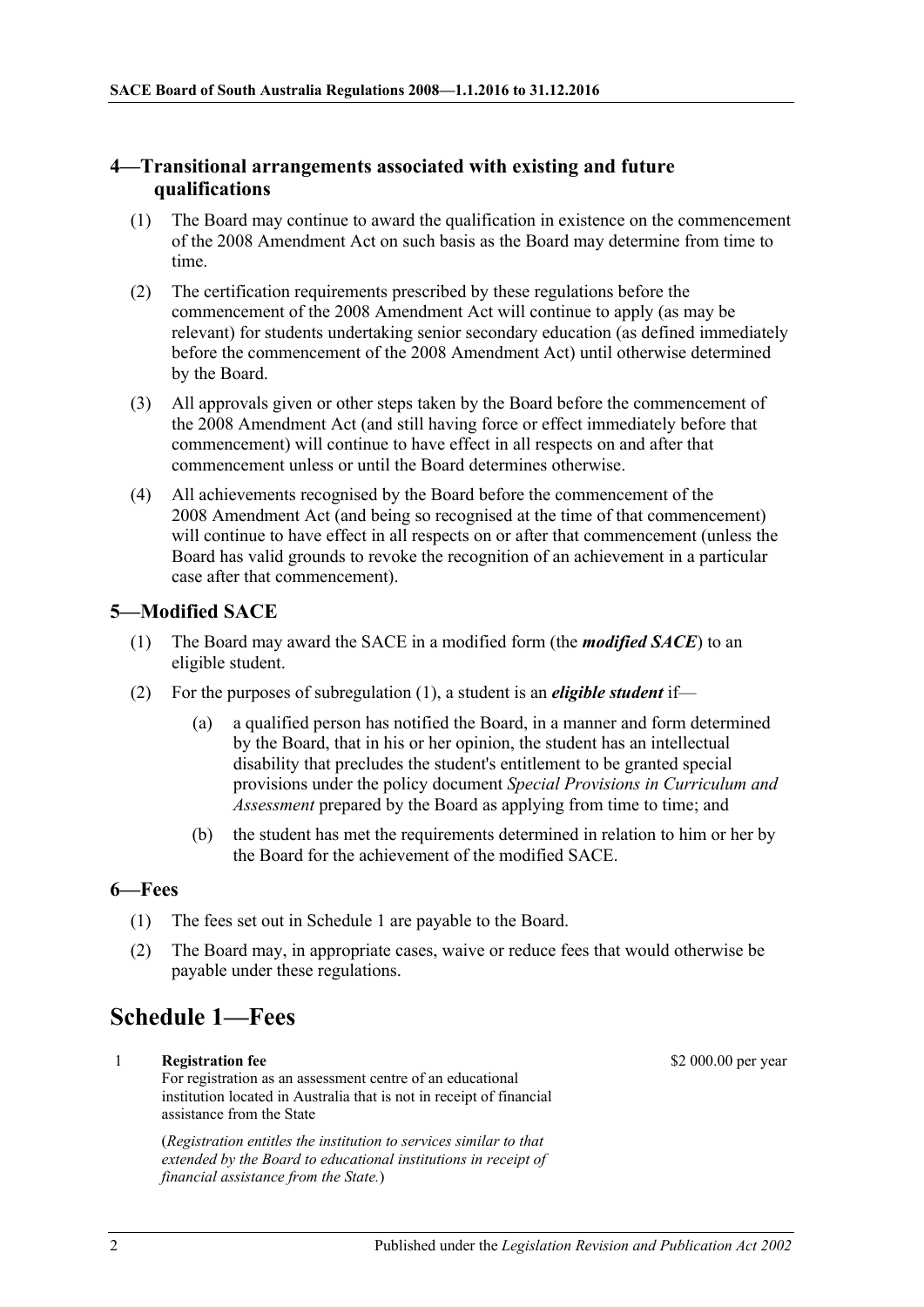#### 2 **Student fee**

|    | For enrolment, assessment and certification of a student of an<br>educational institution located in Australia that is not in receipt of<br>financial assistance from the State or a full fee paying overseas<br>student (within the meaning of the Education and Early<br>Childhood Services (Registration and Standards) Act 2011)- |                                                                        |                                                                                                                                                                          |                                                              |
|----|---------------------------------------------------------------------------------------------------------------------------------------------------------------------------------------------------------------------------------------------------------------------------------------------------------------------------------------|------------------------------------------------------------------------|--------------------------------------------------------------------------------------------------------------------------------------------------------------------------|--------------------------------------------------------------|
|    | (a)                                                                                                                                                                                                                                                                                                                                   |                                                                        | in the case of a student enrolled at Stage 1 studying<br>fewer than 40 credits                                                                                           | \$155.00 per student                                         |
|    | (b)                                                                                                                                                                                                                                                                                                                                   |                                                                        | in the case of a student enrolled at Stage 1 studying<br>40 credits or more                                                                                              | \$290.00 per student                                         |
|    | (c)                                                                                                                                                                                                                                                                                                                                   |                                                                        | in the case of a student enrolled at Stage 2 studying<br>fewer than 40 credits                                                                                           | \$340.00 per student                                         |
|    | (d)                                                                                                                                                                                                                                                                                                                                   |                                                                        | in the case of a student enrolled at Stage 2 studying<br>40 credits or more                                                                                              | \$640.00 per student                                         |
| 3  | Late enrolment fee<br>For enrolment of a student for assessment of completion of<br>prescribed certification requirements after the closing date for<br>receipt of enrolments set by the Board in any year                                                                                                                            |                                                                        |                                                                                                                                                                          | \$105.00 per student                                         |
| 4  | <b>Clerical check fee</b><br>For checking, at the request of a student, the clerical processes<br>and procedures involved in determining a result in a subject                                                                                                                                                                        |                                                                        |                                                                                                                                                                          | \$13.00 per subject                                          |
| 5  | <b>Student assessment summary fee</b><br>For access to information about the contribution of examination<br>marks and moderated school assessment marks to the final result<br>of a Year 12 level subject                                                                                                                             |                                                                        |                                                                                                                                                                          | \$12.00 per subject                                          |
| 6  | Return of student material fee<br>For access of students to their assessment materials                                                                                                                                                                                                                                                |                                                                        |                                                                                                                                                                          | \$21.00 per subject                                          |
| 7  |                                                                                                                                                                                                                                                                                                                                       | <b>Statement fee</b><br>For a statement or certified record replacing- |                                                                                                                                                                          | \$24.00 per record or statement                              |
|    | (a)                                                                                                                                                                                                                                                                                                                                   |                                                                        | a statement of results awarded in a specified year; or                                                                                                                   |                                                              |
|    | (b)                                                                                                                                                                                                                                                                                                                                   |                                                                        | a certified record of studies undertaken towards<br>completion of the prescribed certification requirements<br>(SACE Record of Achievement); or                          |                                                              |
|    |                                                                                                                                                                                                                                                                                                                                       |                                                                        | (c) a certified record of results in individual subjects or<br>requirements comprised in the prescribed certification<br>requirements (SACE Statement of Results) issued |                                                              |
| 8  | <b>Replacement fee for SACE Certificate</b><br>For a replacement copy of a South Australian Certificate of<br>Education                                                                                                                                                                                                               |                                                                        |                                                                                                                                                                          | \$41.00                                                      |
| 9  | Subject outline fee<br>For a copy of a subject outline                                                                                                                                                                                                                                                                                |                                                                        |                                                                                                                                                                          | \$12.00 if 80 pages or less<br>\$16.00 if more than 80 pages |
| 10 |                                                                                                                                                                                                                                                                                                                                       |                                                                        | Professional development of educators and assessors fees                                                                                                                 |                                                              |
|    | (a)                                                                                                                                                                                                                                                                                                                                   |                                                                        | for provision of the following Assessment for Educators<br>course modules (per group):                                                                                   |                                                              |
|    |                                                                                                                                                                                                                                                                                                                                       | (i)                                                                    | Principles and Language of Assessment                                                                                                                                    | \$2 560.00                                                   |
|    |                                                                                                                                                                                                                                                                                                                                       | (ii)                                                                   | Authentic Assessment - Purpose and Design                                                                                                                                | \$2 560.00                                                   |
|    |                                                                                                                                                                                                                                                                                                                                       | (iii)                                                                  | <b>Assessment Strategies</b>                                                                                                                                             | \$2 560.00                                                   |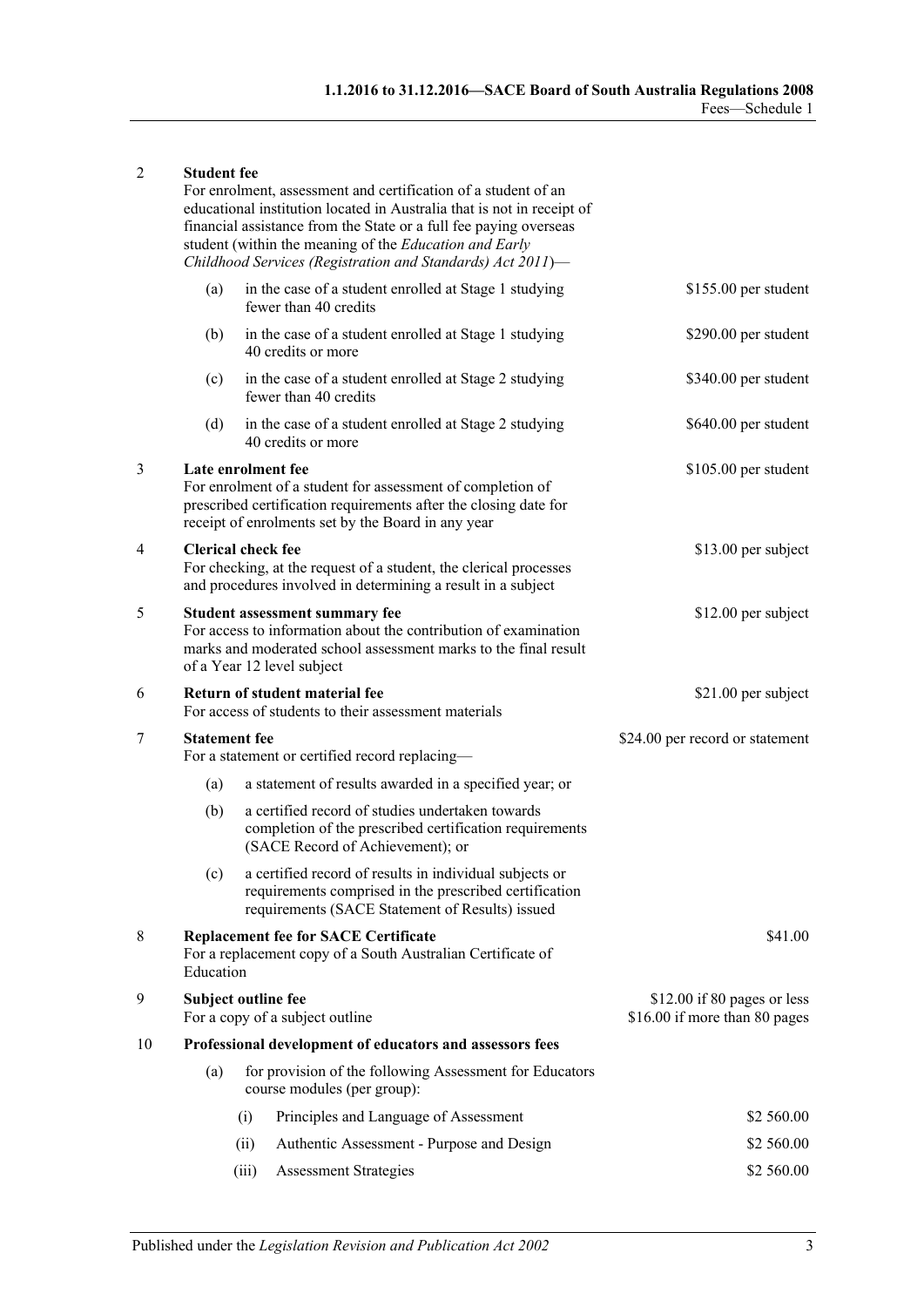|     | (1V)              | Feedback and Data                                                                  | \$2 560.00  |
|-----|-------------------|------------------------------------------------------------------------------------|-------------|
|     | (v)               | Moderation and Reporting                                                           | \$2 560.00  |
|     | (v <sub>i</sub> ) | for all course modules listed in subparagraphs (i)<br>to $(v)$                     | \$10 240.00 |
| (b) |                   | for provision of Certified Educational Assessor Course<br>(5 modules) (per person) | \$1 025.00  |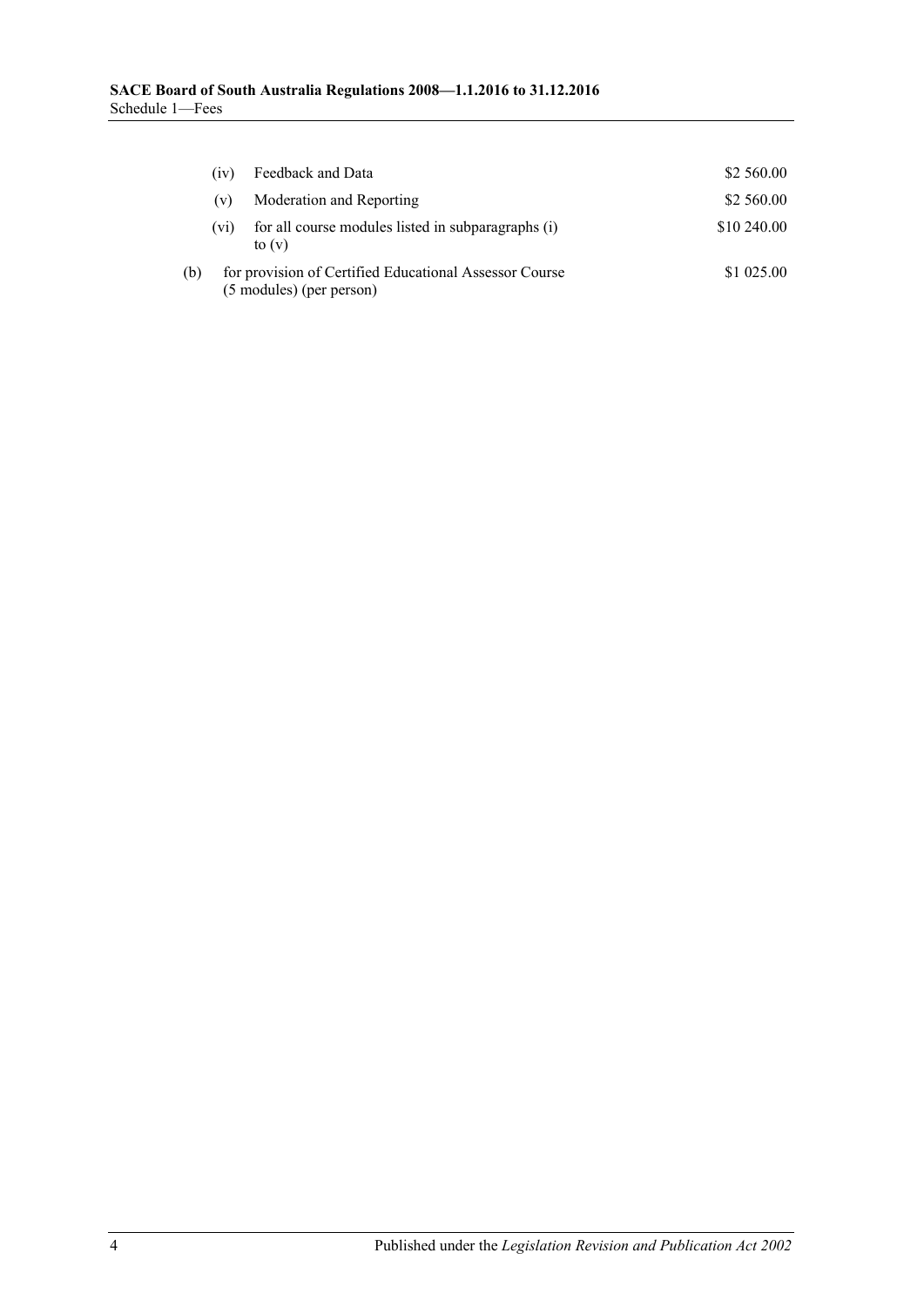# <span id="page-4-0"></span>**Legislative history**

### **Notes**

- Variations of this version that are uncommenced are not incorporated into the text.
- Please note—References in the legislation to other legislation or instruments or to titles of bodies or offices are not automatically updated as part of the program for the revision and publication of legislation and therefore may be obsolete.
- Earlier versions of these regulations (historical versions) are listed at the end of the legislative history.
- For further information relating to the Act and subordinate legislation made under the Act see the Index of South Australian Statutes or www.legislation.sa.gov.au.

## **Legislation revoked by principal regulations**

The *SACE Board of South Australia Regulations 2008* revoked the following: *SACE Board of South Australia Regulations 2000*

## **Principal regulations and variations**

New entries appear in bold.

| Year No  |     | Reference                | Commencement                        |
|----------|-----|--------------------------|-------------------------------------|
| 2008 255 |     | Gazette 18.9.2008 p4509  | $18.9.2008$ : r2                    |
| 2008     | 309 | Gazette 18.12.2008 p5668 | $18.12.2008:$ r 2                   |
| 2009     | 301 | Gazette 17.12.2009 p6360 | 17.12.2009: r2                      |
| 2010 266 |     | Gazette 16.12.2010 p5727 | $1.1.2011:$ r 2                     |
| 2011 278 |     | Gazette 15.12.2011 p5056 | $1.1.2012:$ r 2                     |
| 2012 273 |     | Gazette 20.12.2012 p6244 | $1.1.2013$ : r 2                    |
| 2013 283 |     | Gazette 19.12.2013 p4956 | $1.1.2014$ : r 2                    |
| 2014 275 |     | Gazette 27.11.2014 p6562 | $1.1.2015$ : r 2                    |
| 2015 241 |     | Gazette 26.11.2015 p5114 | 26.11.2015 except r 6-1.1.2016: r 2 |
| 2016 266 |     | Gazette 24.11.2016 p4510 | $1.1.2017$ : r 2                    |

## **Provisions varied**

New entries appear in bold.

Entries that relate to provisions that have been deleted appear in italics.

| Provision      | How varied                                                     | Commencement |
|----------------|----------------------------------------------------------------|--------------|
| r <sub>2</sub> | omitted under Legislation Revision and<br>Publication Act 2002 | 18.12.2008   |
| r <sup>3</sup> |                                                                |              |
| Act            | deleted by $275/2015$ r $4(1)$                                 | 1.1.2015     |